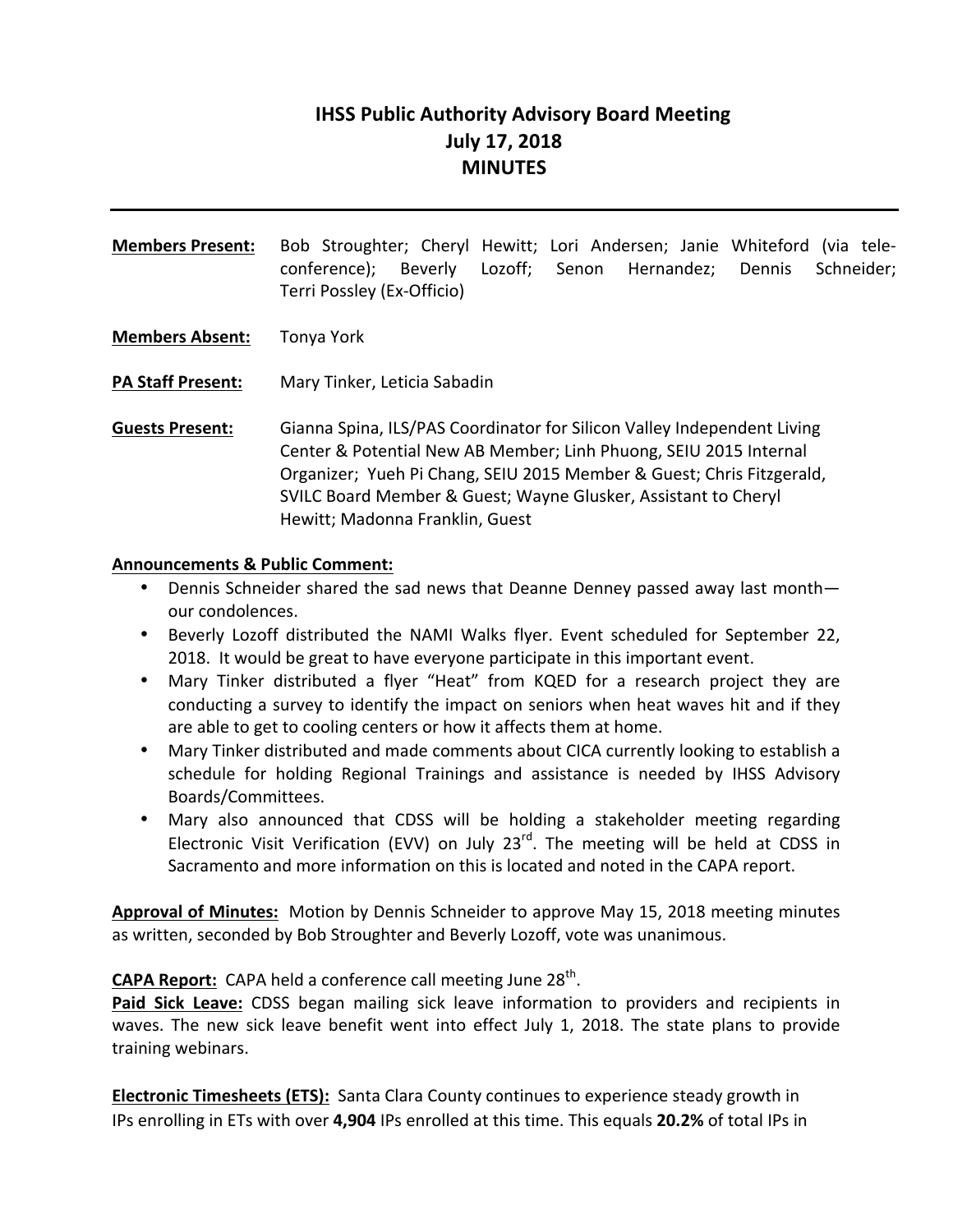Santa Clara County and continues to grow daily; IPs who also enroll in direct deposit report getting paid within 3 days of submitting their electronic timesheets.

**Electronic Visit Verification (EVV):** CDSS will be holding a stakeholder meeting regarding EVV on July 23<sup>rd</sup>. It will focus on the self-directed or individual provider model for the In-Home Supportive Services (IHSS) and Waiver Personal Care Services (WPCS) programs. The meeting will take place as follows: Date: Monday, July 23, 2018 Time: 1:00-3:00 p.m. Location: CDSS, 744 P St., Sacramento. OB 9, Room 205 (CDSS auditorium) if you are interested in attending in person RSVP to: evv@dss.ca.gov.

Additional information about EVV can be found on the CDSS EVV website. If you would like to be added to the CDSS EVV stakeholder distribution list, please submit your request by email, evv@dss.ca.gov, or mail, CDSS/APD/EVV, 744 P Street, MS 9-11-93, Sacramento, CA 95814.

### **Legislative Update:**

#### AB 550 (Reyes): State Long-Term Care Obmudsman.

Current law requires the California Department of Aging to allocate federal and state funds for local ombudsman programs according to a specified distribution, but prohibits the department from allocating less than \$35,000 per fiscal year, except in areas with fewer than 10 facilities and fewer than 500 beds. This bill would increase the base allocation for local ombudsman programs to \$100,000 per fiscal year. The bill would appropriate \$2,250,000 from the General Fund to the California Department of Aging for the purpose of increasing base allocation funding for that purpose. This bill is currently in *the possession of the Senate Human Services Committee.* Recommended Position: Support

#### AB 614 (Limon): Area Agency on Aging: Alzheimer's and Dementia specialist:

Current law requires the California Department of Aging to adopt policies and guidelines to carry out the purposes of the Alzheimer's Day Care-Resource Center Program, whereby direct services contractors receive funding to provide services to meet the special care needs of, and address the behavioral problems of, individuals with Alzheimer's disease or a disease of a related type. This bill would require each area agency on aging to maintain an Alzheimer's and dementia specialist to provide information, assistance, referrals, and options to families. This bill is currently on the Senate Appropriations *Suspense File, where it will be taken up for consideration later in the month.* Recommended Position: **Watch**

AB 1017 (Santiago): Collective Bargaining Agreements: arbitration: litigation. Current law, with regard to disputes concerning collective bargaining agreements for private employment, requires a court to award attorney's fees to a prevailing party in an action to compel arbitration of the disputes unless the other party has raised substantial and credible issues involving complex or significant questions of law or fact regarding whether or not the dispute is arbitrable. Current law also creates, in this context, a right to attorney's fees for a prevailing party in a court action to compel compliance with the decision or award of an arbitrator or grievance panel regarding the disputes, or for a prevailing appellee in the appeal of the decision of an arbitrator regarding the disputes, unless the other party or appellant, respectively, has raised substantial issues involving complex or significant questions of law. This bill would apply these provisions to public employment. This bill is currently in the possession of the Senate *Desk.* **Recommended Position: Watch.**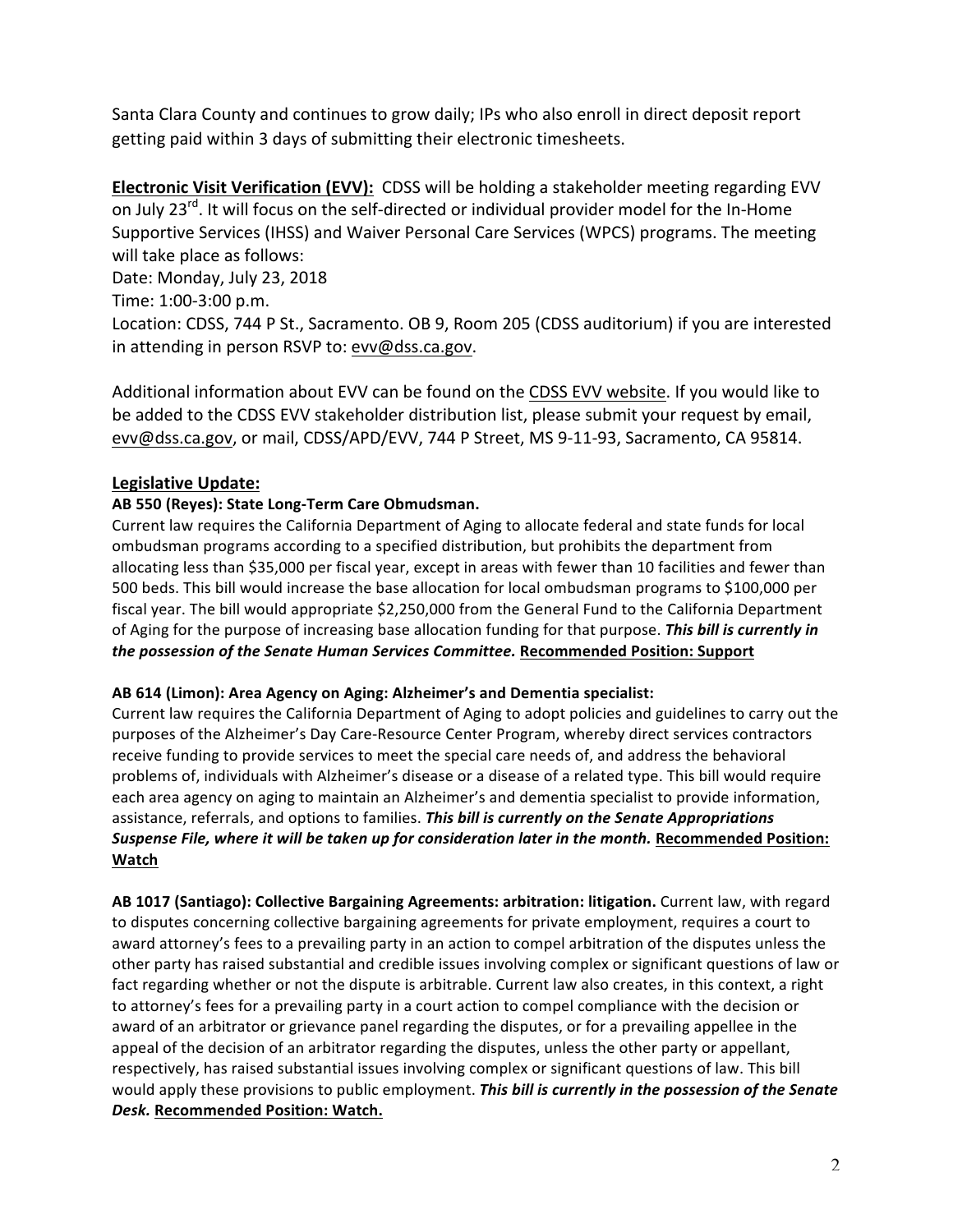AB 1909 (Nazarian): In-Home Supportive Services: written content translation. Would clarify that the State Department of Social Services is required to provide translations of written content, as defined, in languages spoken by a substantial number of providers of in-home supportive services. The bill would permit the department to work with counties and the County Welfare Directors Association to repurpose existing, county-produced translations of written content. This bill is currently in the possession of the Senate Human Services Committee, where it is scheduled to be heard on June 12. **Recommended Position: Co-Sponsor.**

AB 1937 (Santiago): Public Employment: payroll deductions. Current law prescribes various duties of the Controller in connection with deductions requested by employee organizations and other bona fide organizations regarding requests for deductions from the salaries and wages of their members. Current law prescribes the duties of the governing boards of school districts in regard to requests by certificated employees for deductions from the salaries and wages, and prescribes similar duties for the governing boards of community college districts. Current law authorizes a trial court employee or interpreter to permit a dues deduction from his or her salary in the same manner provided to public agency employees pursuant to specified law applicable to the state and the Controller, as described above. This bill would revise and recast these provisions. This bill is currently in the possession of the Assembly Appropriations Committee, where it is awaiting hearing. Recommended Position: Watch.

AB 2159 (Chu): Elder and Dependent Adult Financial Abuse. Current law requires persons designated as mandated reporters of suspected financial abuse, as defined, to report known or suspected instances of elder or dependent adult financial abuse and makes failure to comply with these requirements subject to a civil penalty not exceeding one thousand dollars (\$1,000) or if the failure to report is willful, a civil penalty not exceeding five thousand dollars (\$5,000). Current law defines "mandated reporters" for purposes of these requirements as all officers and employees of financial institutions. This bill would also include within the definition of mandated reporters for these purposes, a money transmitter. This bill is currently in the possession of the Assembly Appropriations Committee, where it is awaiting *hearing..* **Recommended Position: Watch.**

AB 2430 (Arambula): Medi-Cal: program for aged and disabled persons. Current law requires the department to exercise its option under federal law to implement a program for aged and disabled persons, as described. Current law requires an individual under these provisions to satisfy certain financial eligibility requirements, including, among other things, that his or her countable income does not exceed an income standard equal to 100% of the applicable federal poverty level, plus an income disregard of \$230 for an individual, or \$310 in the case of a couple, except that the income standard determined shall not be less than the SSI/SSP payment level for a disabled individual or couple, as applicable. This bill would instead require, upon receipt of federal approval, all countable income over 100% of the federal poverty level, up to 138% of the federal poverty level, to be disregarded, after taking all other disregards, deductions, and exclusions into account for those persons eligible under the program for aged and disabled persons. This bill is currently in the possession of the Assembly Appropriations Committee, where it is awaiting hearing. Recommended Position: Support.

AB 2872 (Carrillo): In-Home Supportive Services: peer-to-peer training. Current law authorizes a county board of supervisors to contract with a nonprofit consortium, or to establish a public authority, to provide in-home supportive services and requires those entities to perform specified functions, including providing training to providers and recipients. This bill would require the department to designate the hours, per county, to compensate providers of in-home supportive services for educating other providers, using peer-to-peer training, in subject areas relating to the program, including how to enroll as a new provider and how to navigate the program, as specified. This bill is currently on the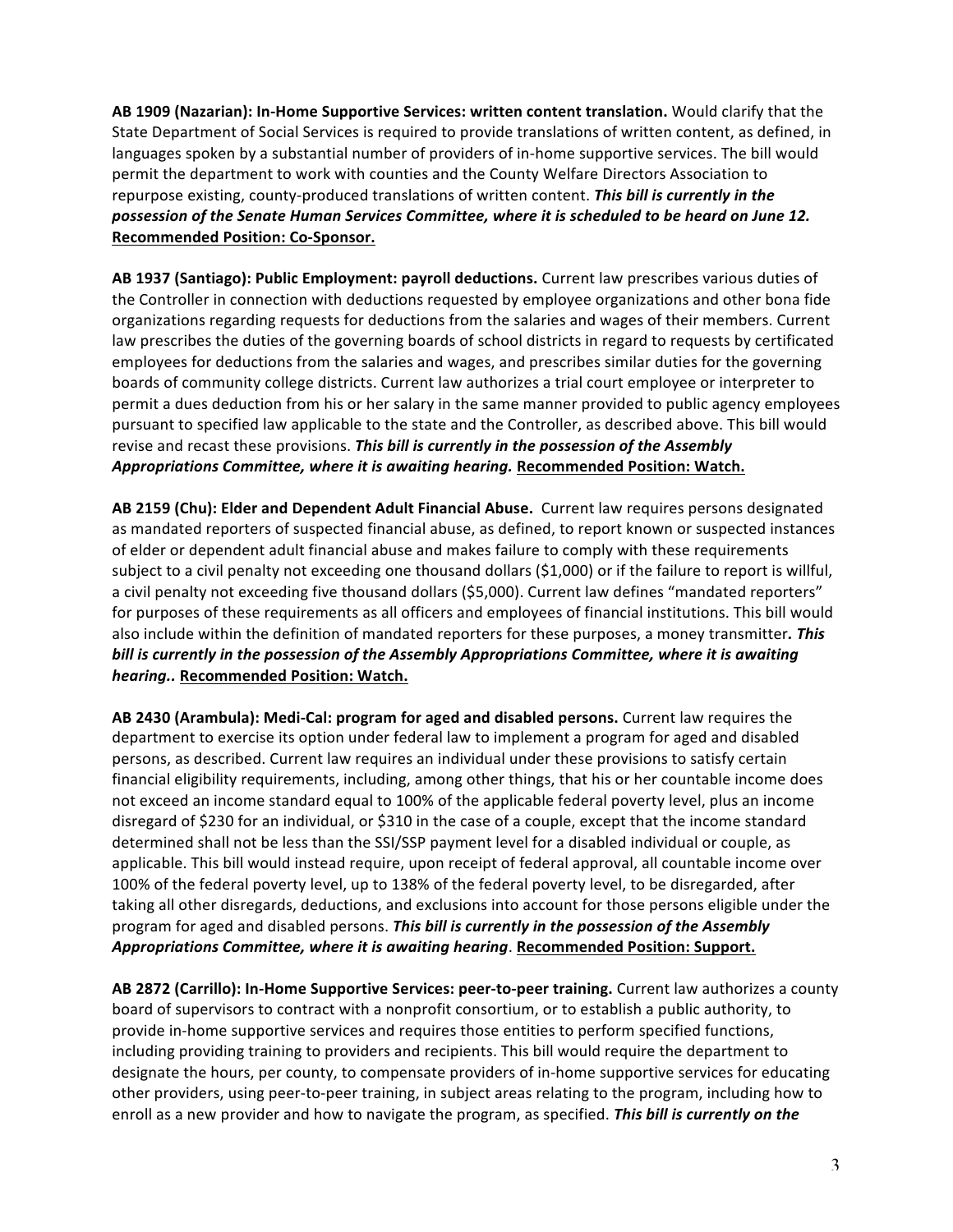#### Assembly Appropriations Committee Suspense Calendar, where it will be taken up for consideration *next month.* **Recommended Position: Watch.**

AB 3082 (Gonzalez-Fletcher): In-Home Supportive Services. Would require the department, on or before July 1, 2019, in consultation with interested stakeholders, to develop a program to address the issue of sexual harassment of IHSS providers. The bill would require the program to include a uniform statewide protocol to follow whenever a provider reports sexual harassment, a continuing program of sexual harassment education for providers and recipients, a procedure for providers to report sexual harassment with guidelines and timelines for investigation, and a procedure to ensure protection against retaliation. The bill would require the department, on or before July 1, 2020, and annually thereafter, to submit a report to the Legislature summarizing the outcomes of the program. **This bill is** *currently* in the possession of the Assembly Appropriations Committee, where it is awaiting hearing. **Recommended Position: Support.**

AB 3114 (Thurmond): Personal Care Services. Would authorize a county board of supervisors to contract with a nonprofit consortium or to establish a public authority to provide waiver personal care services. The bill would authorize certain entities to meet and confer in good faith regarding wages, benefits, and other terms and conditions of employment with representatives of recognized employee organizations for an individual who is employed by a recipient of waiver personal care services. The bill would also make conforming changes. **This bill did not meet the policy committee deadline in its house** of origin, and accordingly is dead for the 2018 Legislative year. Recommended Position: Sponsor.

AB 3200 (Kalra): Public Social Services: SSI/SSP. Under current law, benefit payments under SSP are calculated by establishing the maximum level of nonexempt income and federal SSI and state SSP benefits for each category of eligible recipient, with an annual cost-of-living adjustment, effective January 1 of each year. Current law prohibits, for each calendar year, commencing with the 2011 calendar year, any cost-of-living adjustment from being made to the maximum benefit payment unless otherwise specified by statute, except for the pass along of any cost-of-living increase in the federal SSI benefits. Current law continuously appropriates funds for the implementation of SSP. This bill would reinstate the cost-of-living adjustment beginning January 1 of the 2019 calendar year. *This bill is currently* on the Assembly Suspense File, where it will be taken up for consideration later this month. **Recommended Position: Support.** 

SB 120 (Committee on Budget) In-Home Supportive Services Provider Wages: emergency caregiver payments for foster care: civil immigration detainees: recording fees. The California Values Act prohibits state and local law enforcement agencies from contracting with the federal government for use of their facilities to house individuals as federal detainees, except as specified. This bill would specify that state and local law enforcement agencies are prohibited from contracting with the federal government for use of their facilities to house individuals as federal detainees for purposes of civil immigration custody, except as specified. This bill is currently on the Assembly Inactive File. **Recommended Position: Support.**

**SB 1040 (Dodd) In-Home Supportive Services: natural disaster resulting in a state of emergency.** The California Emergency Services Act authorizes the Governor to declare a state of emergency under specified conditions and requires a county, including a city and county, to update its emergency plan to address, among other things, how the access and functional needs population, as defined, is served by emergency communications, evacuation, and sheltering. This bill would require a county to use a void and reissue warrant process for any provider who lost or had damaged an uncashed warrant because of a natural disaster resulting in a state of emergency. The bill would require a county, including a city and county, at the next update to its emergency plan, to integrate and require the assessment and provision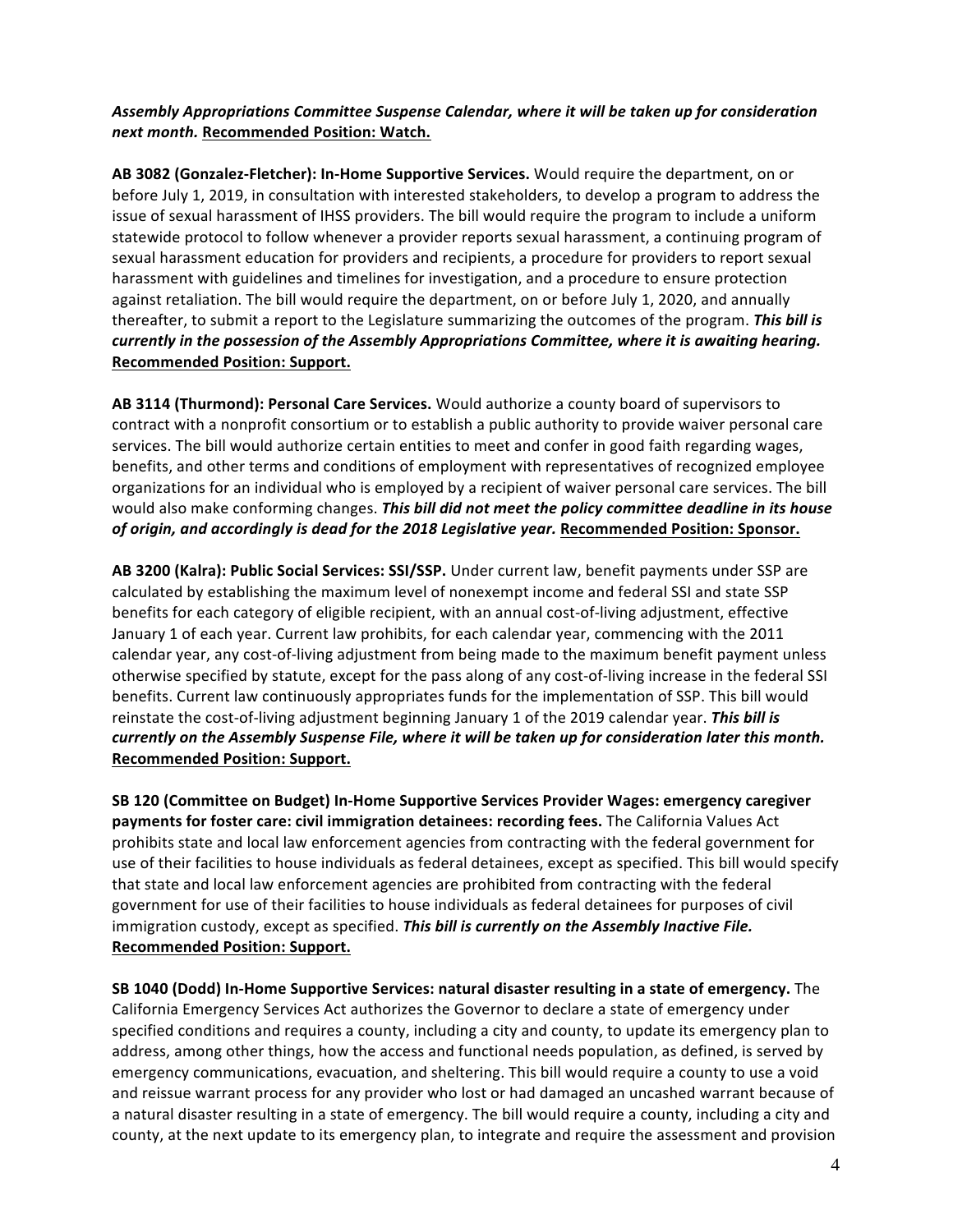of supportive services to IHSS recipients. This bill has been dual referred to Assembly Human Services and Assembly Housing Committees, where it has yet to be scheduled for hearings. Recommended **Position: Sponsor.**

## **PROGRAMS REPORT**

**Benefits Administration:** There were 11,261 IPs enrolled in the Valley Health Plan with 5,245 of those in the Classic Plan and 6,016 in the Preferred Plan in June. There were 11,941 IPs enrolled in the Dental/Vision plans during the month of June. There were 431 Smart Pass VTA Cards issued.

## **Enrollment:**

Number of IPs enrolled: **437** Fingerprints Failed: 0 

Estimated number of individuals attending group enrollment sessions was 40 to 60 per session. Group sessions are generally held on Fridays with approximately 437 attending in June.

**Registry Services:** There are 466 active IPs on the registry and 1053 active consumers. The registry:

- Completed 59 new consumer intakes and reactivated 81 consumers
- Attained **56** matches
- Provided **586** new interventions

**Consumer Training:** There was one Call and Connect session scheduled for June,

"Understanding IHSS Hours and Services" with 11 consumers pre-registered and 5 participating.

**Public Authority Phone Calls:** The Public Authority handled a total of 5,479 phone calls during June. Breakdown of the calls:

- Registry **3,493**
- Enrollment  **567**
- General  **279**
- Benefits **1,140**

**Care Coaching:** The Registry received 18 referrals for Care Coaching in the month of June. One referral was received from Santa Clara Family Health Plan and none from Anthem Blue Cross. **No** home visits were conducted at a hospital or other facility to prepare for discharge of the individual. There were 42 in-home visits made.

- Total active consumers **128**
- Total inactive consumers **228**

**Urgent Care Registry** There was 18 hours of services authorized in June.

Registry Introductory Training (RIT): There was 1 RIT session held in April with 9 individuals invited and **7** actually participating.

• Conducted **11** interviews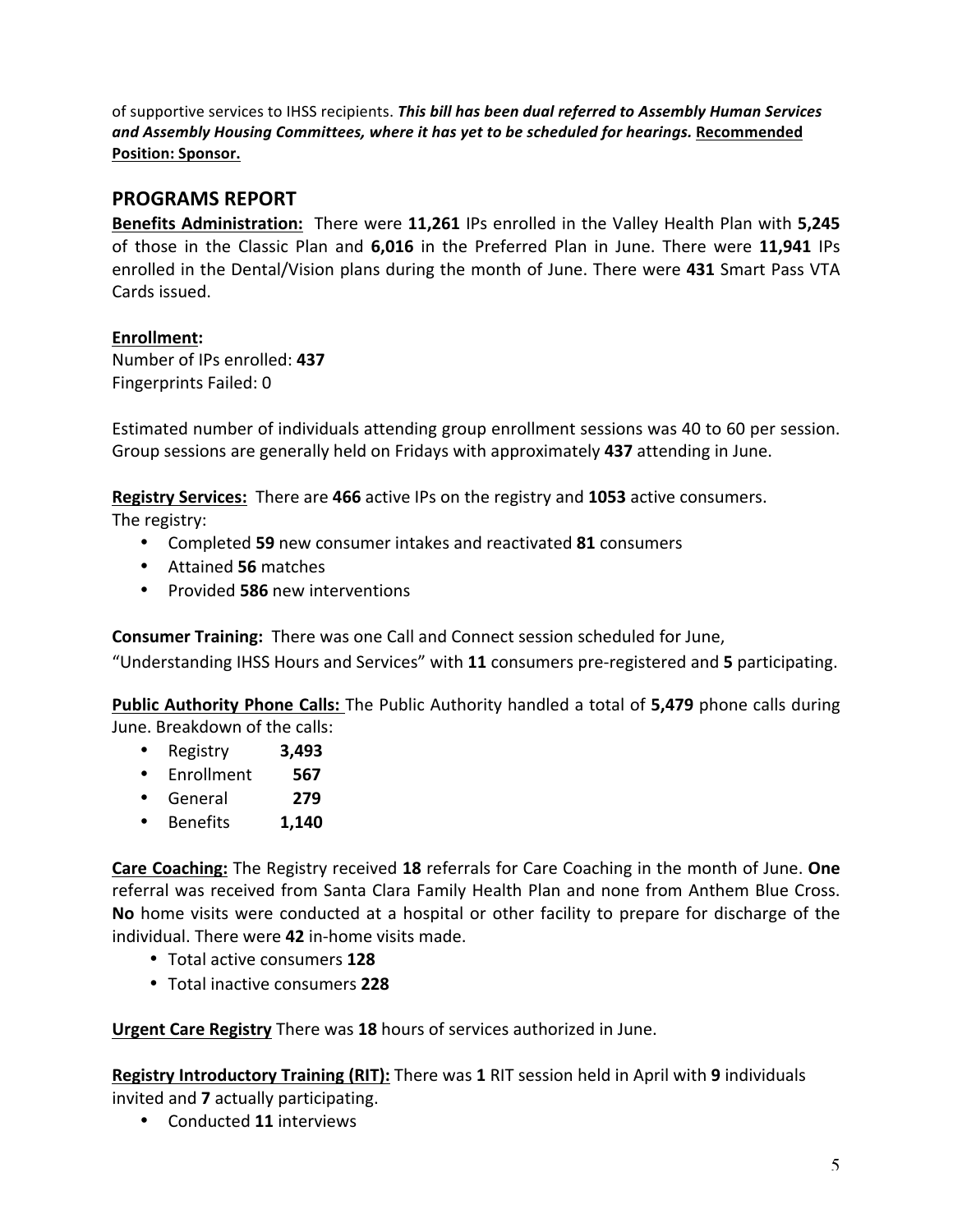- Called **38** references
- Completed 14 reference checks
- Added **6** new IPs to the registry

**IP Trainings Provided:** There were no training sessions held in June. The next semester of classes will start in September.

**Over Time Training:** There were 12 IPs who were provided training/counseling on overtime issues and how to properly complete their timesheet.

**Timesheet Training Video on PA Website:** The Public Authority developed a great new video that instructs providers on how to complete their timesheets and prevent OT issues. It is quite thorough and easy to understand. As of July  $1<sup>st</sup>$  it has been viewed over 59,282 times since its **launch May 10, 2017**. The video is on the PA website and available to anyone who wants to view it at: http://www.pascc.org/services/TimeSheetVid.html

Mary Tinker also announced the resignation of the Registry Manager, Araceli Gaona. Araceli was great to work with and she will be missed, but she has decided to pursue another venture and we wish her all the best. Terri Possley stated that folks over at IHSS were "sad" to hear that Araceli is leaving.

**California IHSS Consumer Alliance Report (CICA):** Janie Whiteford reported that there is not much more to add to this topic since Mary covered most in her CAPA report. Janie reminded and encourages everyone to participate in the CICA monthly conference calls that are scheduled on the 3<sup>rd</sup> Wednesday of the month at 10am. CICA continues to work collaboratively with CAPA and the current issues at hand. Mary Tinker sent out email with the conference call information and call in number.

**Report from Social Services Agency:** Terri Possley made a few announcements:

- Electronic Services Portal (ESP) Screen Changes for E-Timesheets, Direct Deposit, IP Paid Sick leave
	- o Navigation Bar enhanced
	- o Recipient/Provider Home Page enhanced
	- $\circ$  Payments page enhanced
	- $\circ$  Account page enhanced
	- $\circ$  Training page enhanced
	- $\circ$  FAQ page added
	- $\circ$  In late August, a mass email communication will be sent to all ESP users prior to implementation of changes
	- $\circ$  Mass email communication will be in English only, but looking at getting translated to threshold languages as well (Spanish, Chinese, Armenian)
	- $\circ$  IHSS will be trained on this at All Staff Meeting in August
- Paid Sick Leave IHSS will be trained on this at All Staff Meeting on  $7/24/18$ . Currently, staff are instructing recipients and providers to read the mailers that were sent in June from CDSS. Also referring them to CDSS website.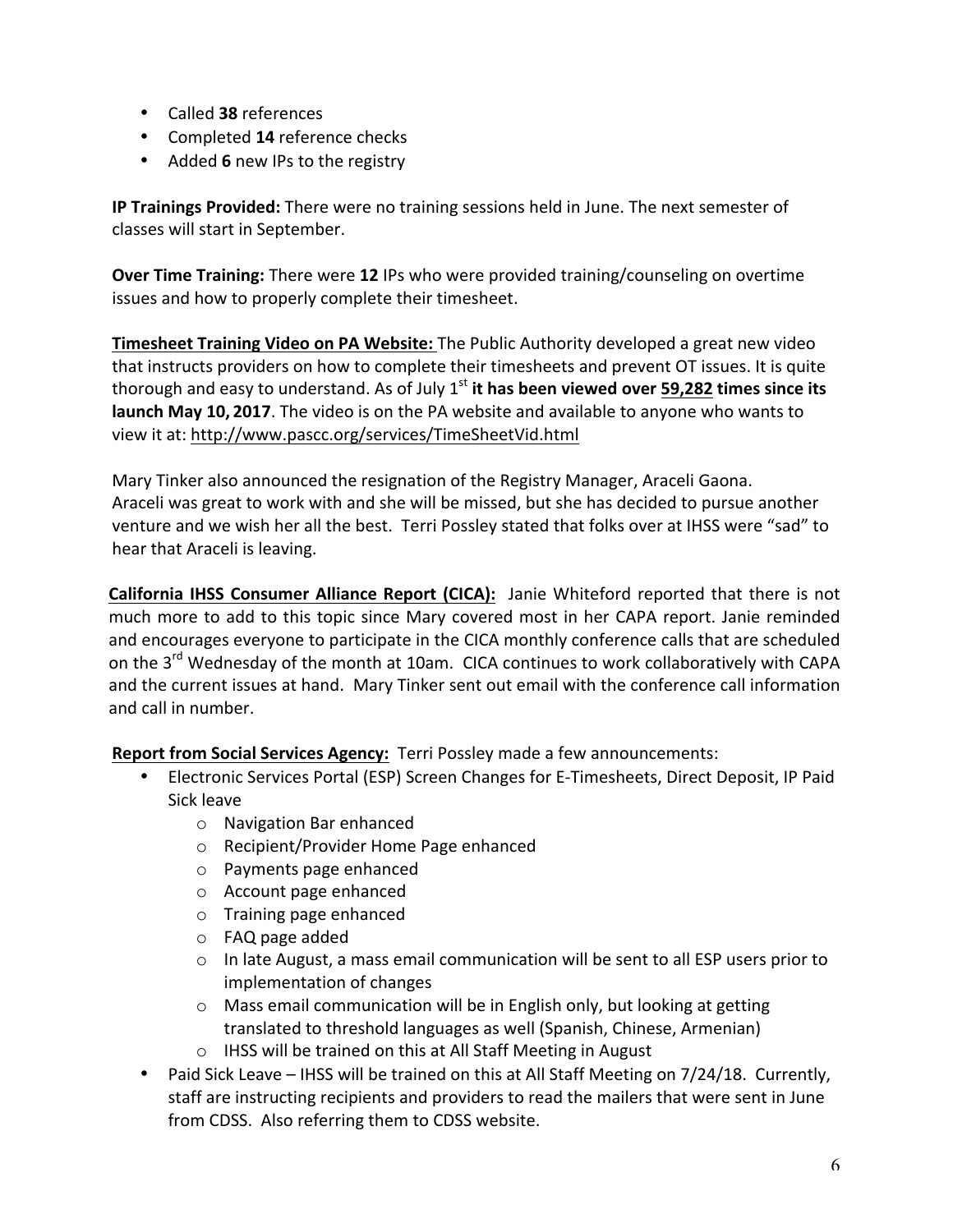- Implementation of the Lesbian, Gay, Bisexual, and Transgender Disparities Reduction Act (AB 959)
	- $\circ$  Intent of AB 959 is to understand diversity of state program recipients and to collect accurate data to deliver services. Requires CDSS, DHCS, Department of Public Health, and Department of Aging to collect *voluntary* self-ID information pertaining to sexual identity and orientation
	- $\circ$  Statewide implementation 7-1-18
	- o County of Santa Clara implementation 8-1-18
	- $\circ$  Changes the way we collect gender identity information
	- $\circ$  Old SOC 295 form revised from CDSS to capture new information (no longer just male or female boxes to check). Also added sexual orientation answers to check.
	- $\circ$  CMIPS II has been updated with new fields for Gender Identity and Sexual Orientation with pull down menus for staff to capture data
	- $\circ$  IHSS will be trained on this at All Staff Meeting on 7/24/18
- FLSA (Provider OT) Voice Mail implemented 6/29/18
	- o After navigating through phone tree to speak to someone about Provider OT, press # to leave a voice mail
	- $\circ$  Translated in Vietnamese and Spanish
- Recruiting for Case Carrying IHSS Social Worker's in Vietnamese, Mandarin, Cantonese, and Russian languages. Please help us in spreading the word. To apply, visit https://www.governmentjobs.com/careers/santaclara

With regards to E-Timesheets, this new process has a very quick turnaround and pay is processed within 3 days. It is very beneficial. Also, note that you can always revert back to paper timesheets if you wish to do so. Also as a reminder, the Consumer has to agree to do electronic timesheets.

Linh Phoung from SEIU 2015 announced that the union office will be conducting sick leave trainings this week at the Zanker Road office.

**Disability Capitol Action Day Report:** Cheryl Hewitt reported that she has pictures on her cellphone that she could share with us today. Unfortunately her written report got lost but she was able to give us a brief update on this event. There was a large turnout. Quite a bit of new vendors and tables showcased. Cheryl thought that attending DCAD was well worth her time. She also mentioned that the AB budget paid for her and her assistant to attend. Cheryl stated that one of the highlights of this trip was the opportunity to meet and speak to the Senators that were there. Cheryl had some key points as people with disabilities feel it's important for:

- folks to understand IHSS and advocating for IHSS Consumers
- no special treatment, no coddling
- importance of living independently
- willing to work for what they need, no special handouts
- there are folks out there fighting for everybody's rights not just their own

**June Meeting with BOS Aides Report:** Lori Andersen, Beverly Lozoff and Gianna Spina were able to share their report back with this meeting that was held with the Board of Supervisors